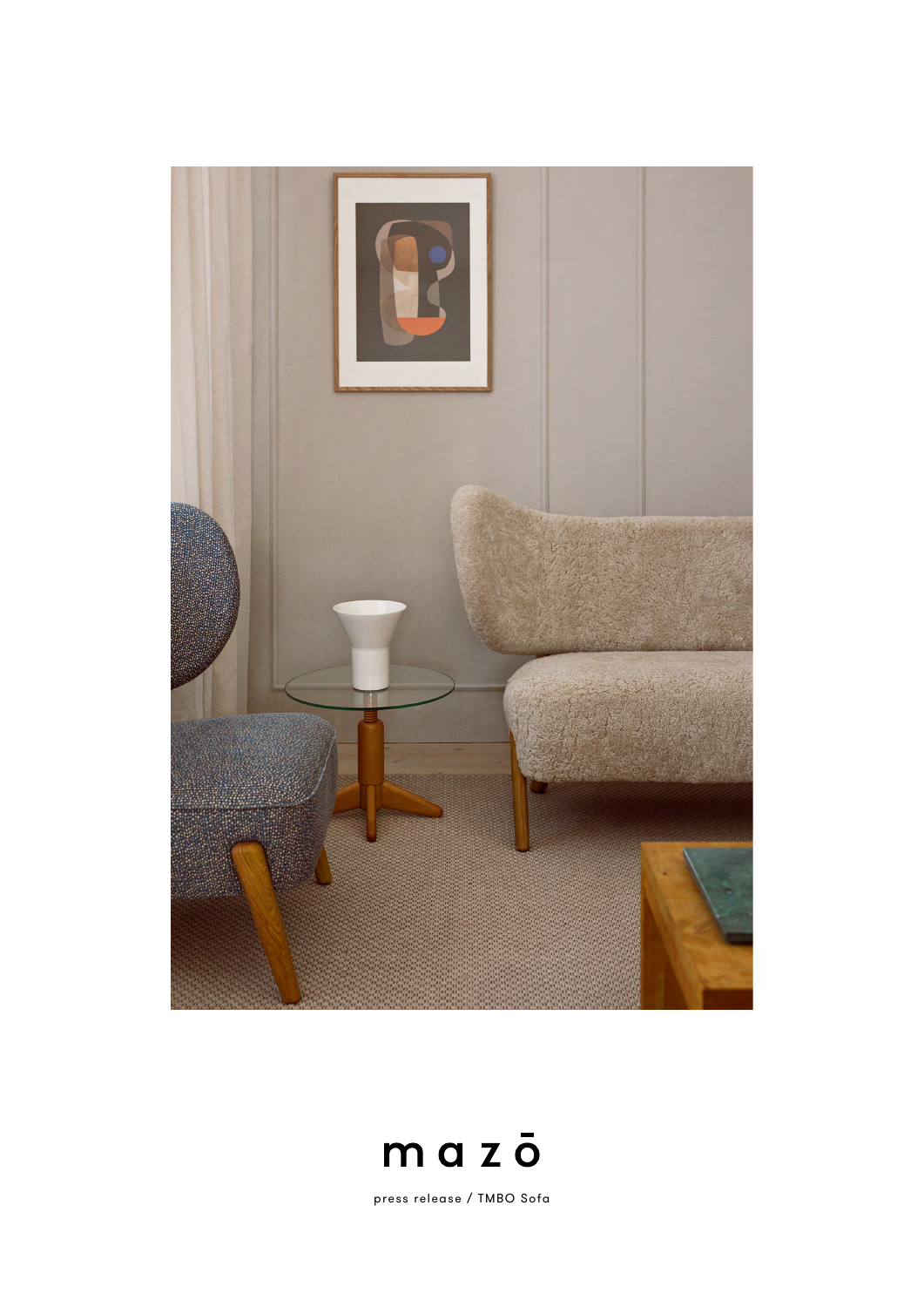## mazō launches iconic sofa in the soft material Sheepskin originally designed for Magasin Du Nord in 1935

February 2020, by Louise Buus

1935 is the date on the first draft of this sofa which have now been revived under the name TMBO. The renowned Danish architect Magnus Læssøe Stephensen (1903-1984) originally designed this iconic design for the popular department store Magasin Du Nord in Copenhagen, to which he arranged a modern furnishing of a 2-room apartment with everything from tables, chairs to carpets. With Magasin Du Nord he demostrated what most ordinary people was moving into at that time and it was a success. A new democratic mind-set, suggesting that design was about improving people's lives, and a mind-set that resulted in an unpretentious aesthetic, where function and respect for craftsmanship was central.

The TMBO serie was designed in a shape that, in the laid back confident attitude, celebrates ife with the same dramatic simplicity that Magnus Læssøe Stephensen found in Japanese design tradition. The TMBO sofa (and chair), with the significant curved form, send a promise to hold your back whilst you lean back and enjoy the ride into the future. The sofa was born with the iconic 'ears' that clearly resonate a designer who not only was ahead of

his time, but also became a distinctive element and continued to be a source of inspiration in not only his own designs, but also for many furniture designers in years to come. The meaning of the name TMBO also captures the essence of the design as one of Magnus Læsøe Stephensen's continuing sources of inspiration also was the elephant.

Today, Mazō has the exclusive rights to re-launch and manufacture the back catalogue of Magnus Læssøe Stephensen with his grandson and founder as head of the new design brand. He was a multitalent that both drew houses, designed furniture for eg. Fritz Hansen, cutlery for Georg Jensen etc. To his contemporaries he was known for his particular style: A warm functionalism with references to both Bauhaus and Japanese arts and crafts. He had flair for the ancient Japanese style and take on simplicity which he combined with Nordic materials.

His relentless versions and variations of design found their way into many homes, where they have survived for decades. Others as a part of the permanent exhibition on MOMA in NYC. Like his